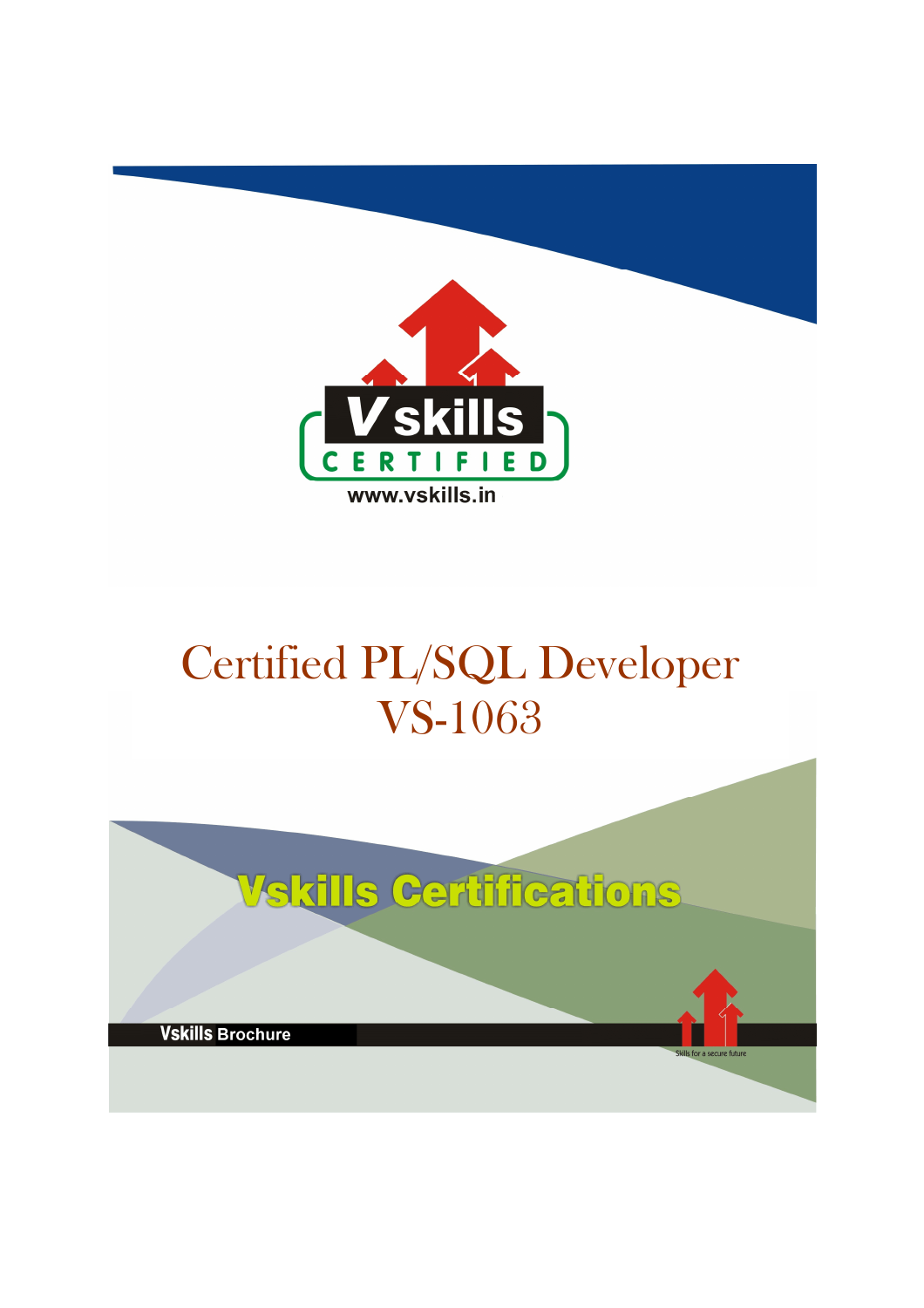# Certified PL/SQL Developer

# Certification Code VS-1063

Vskills PL/SQL Developer certification for Oracle database assesses the candidate for a company's needs for developing PL/SQL based applications in Oracle database. The certification tests the candidates on various areas of PL/SQL development which includes syntax, semantics, exception handling and transaction control.

# SQL and Oracle database knowledge is pre-requisite for this certification.

# Why should one take this certification?

This Course is intended for professionals and graduates wanting to excel in their chosen areas. It is also well suited for those who are already working and would like to take certification for further career progression.

Earning Vskills PL/SQL Developer Certification can help candidate differentiate in today's competitive job market, broaden their employment opportunities by displaying their advanced skills, and result in higher earning potential.

For employers, the certification provides skill-verification tools that help assess a person's skills in PL/SQL development for Oracle database.

# Who will benefit from taking this certification?

Job seekers looking to find employment in IT department of various companies, students generally wanting to improve their skill set and make their CV stronger and existing employees looking for a better role can prove their employers the value of their skills through this certification.

# Test Details

- Duration:  $60$  minutes
- No. of questions:  $50$
- Maximum marks: 50, Passing marks:  $25$  (50%). There is no negative marking in this module.

# **Fee Structure**

Rs. 3,499/- (Excludes taxes)\* \*Fees may change without prior notice, please refer http://www.vskills.in for updated fees

# Companies that hire Vskills Certified PL/SQL Developer

PL/SQL Developer professionals are in great demand and companies in India looking for oracle database application development are hiring them.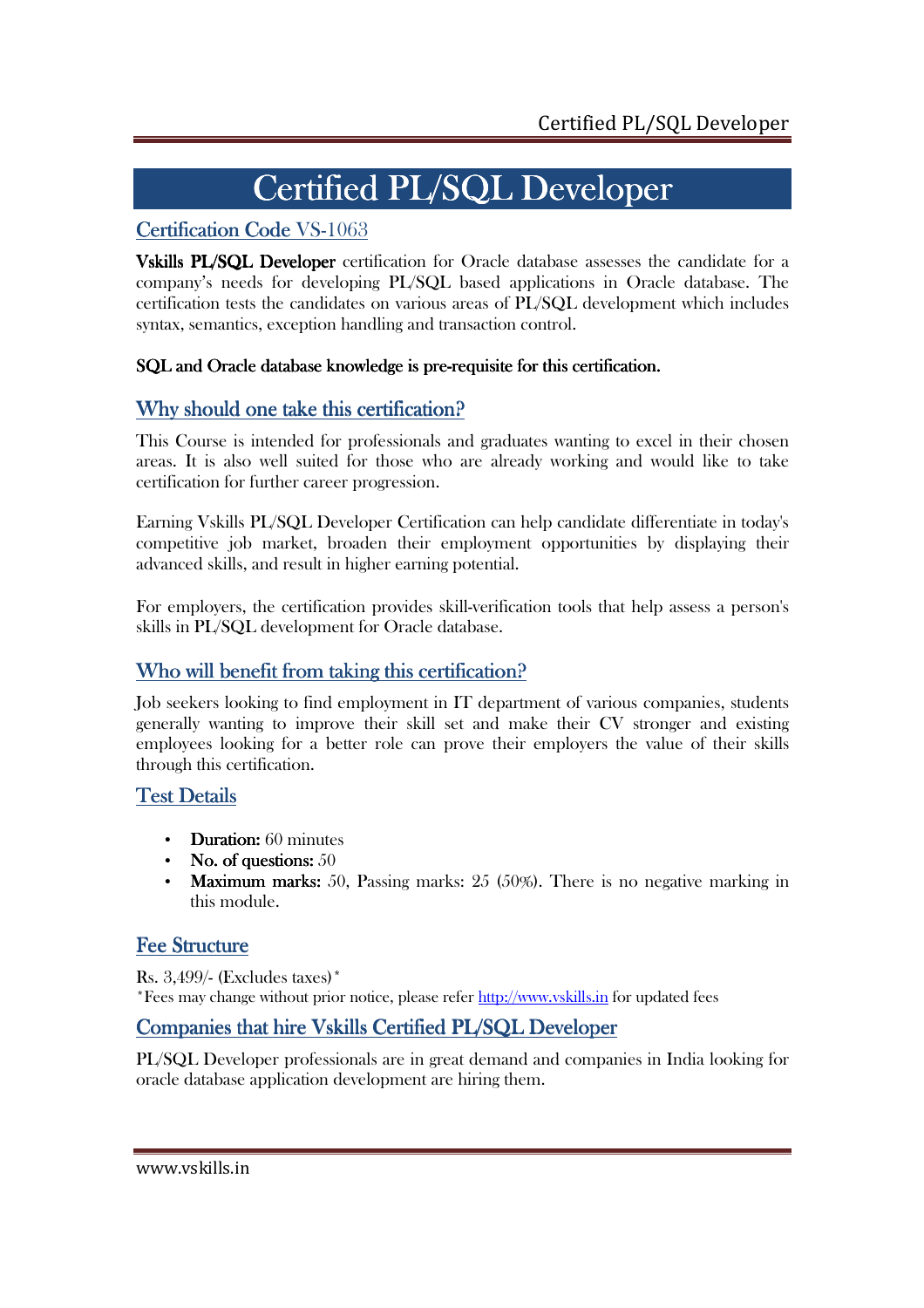# **Table of Contents**

# 1. PL/SQL Introduction

- 1.1 Relational database, oracle and PL/SQL
- 1.2 PL/SQL need and benefits

# 2. Configuration

- 2.1 Hardware and software pre-requisites
- 2.2 Oracle environment configure and test

# 3. PL/SQL programming constructs

- 3.1 Lexical elements and basic data types
- 3.2 Constants, variables, operators and expressions
- 3.3 Conditional and loop construct
- 3.4 Overloading and recursion

# 4. Code Block

- 4.1 Procedure and functions
- 4.2 Packages, INSTEAD OF and triggers
- 4.3 Compilation errors
- 4.4 Exception handling and custom exception

# 5. Cursors

- 5.1 Declaration and defining
- 5.2 Implicit cursors
- 5.3 Cursor variables, using PL/SQL functions, record updates and shortcuts

# 6. Code Management

- 6.1 Packaging and placement of code and triggers in database
- 6.2 Code placement in application server
- 6.3 Naming standard basics, need and norms

# 7. Advanced Datatypes

- 7.1 Clob, blob and bfile
- 7.2 Custom data types
- 7.3 Varray and bulk collect

# 8. Transaction Processing

- 8.1 Commit and rollback
- 8.2 Autonomous transactions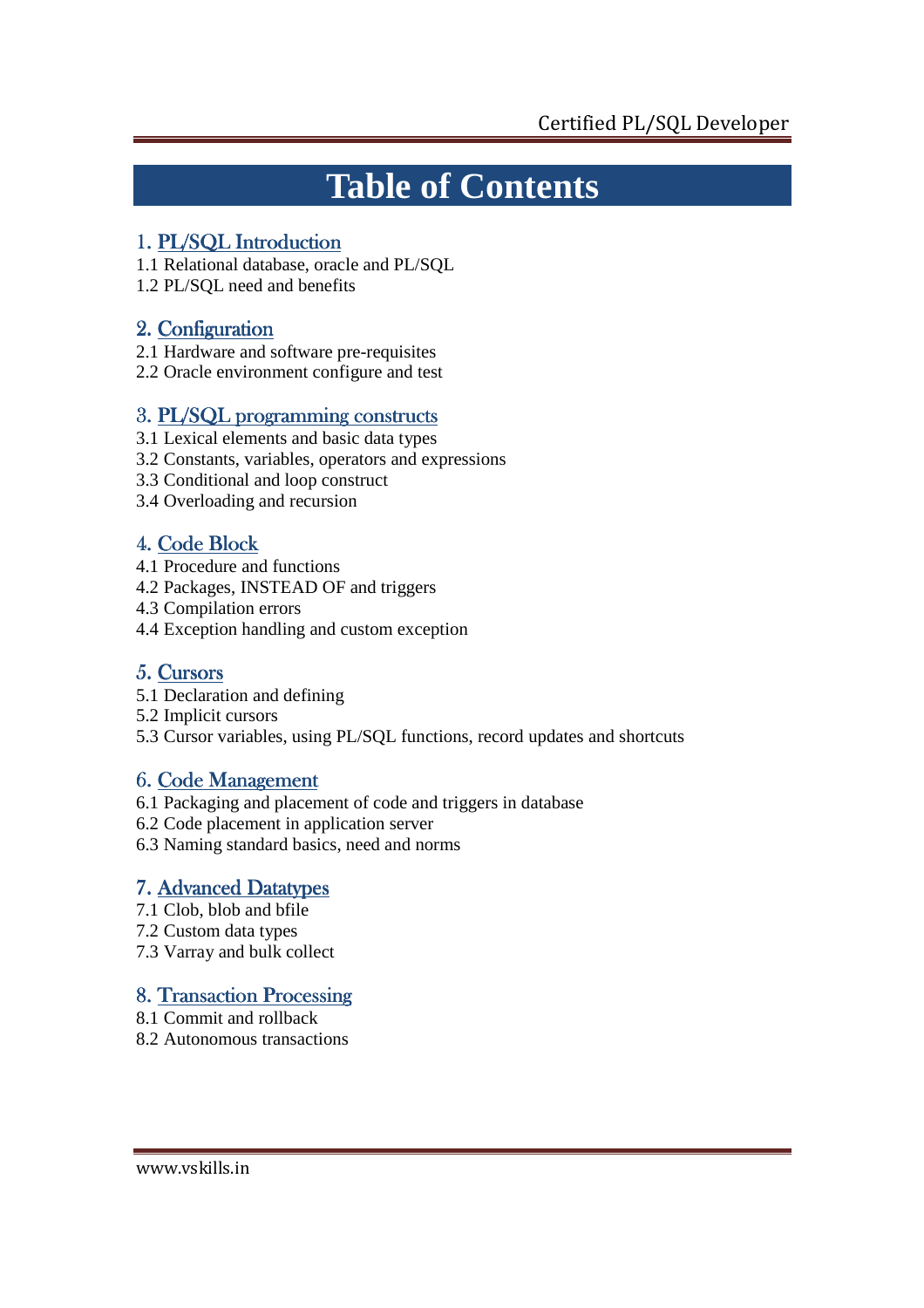# Sample Questions

## 1. SQL expands to \_\_\_\_\_\_\_\_\_\_\_\_\_. \_\_\_\_\_\_\_\_\_\_\_\_\_.

- A. Simplified Query Language
- B. Structured Query Language
- C. Specific Query Language
- D. None of the above

# 2. CLOB is usually used to store \_\_\_\_\_\_\_\_\_\_\_\_\_\_.

- A. Video
- B. Text Data
- C. Audio
- D. None of the above

# 3. ODBC means \_\_\_\_\_\_\_\_\_\_\_\_\_\_\_. ODBC means \_\_\_\_\_\_\_\_\_\_\_\_\_\_\_.

A. Open Discrete Connectivity B. Open Database Connection C. Open Database Connectivity D. None of the above

## 4. The LN function is \_\_\_\_\_\_\_\_\_\_\_\_.

- A. Built-in function
- B. RPC call name
- C. Named pipe call
- D. None of the above

# $5.$  The INSTEAD OF trigger acts on  $\frac{1}{\sqrt{1-\frac{1}{\sqrt{1-\frac{1}{\sqrt{1-\frac{1}{\sqrt{1-\frac{1}{\sqrt{1-\frac{1}{\sqrt{1-\frac{1}{\sqrt{1-\frac{1}{\sqrt{1-\frac{1}{\sqrt{1-\frac{1}{\sqrt{1-\frac{1}{\sqrt{1-\frac{1}{\sqrt{1-\frac{1}{\sqrt{1-\frac{1}{\sqrt{1-\frac{1}{\sqrt{1-\frac{1}{\sqrt{1-\frac{1}{\sqrt{1-\frac{1}{\sqrt{1-\frac{1}{\sqrt{1-\frac{1}{\sqrt{1-\frac{1$

- A. View
- B. Table
- C. Database
- D. None of the above

**Answers: 1 (B), 2 (B), 3 (C), 4 (A), 5 (A)**